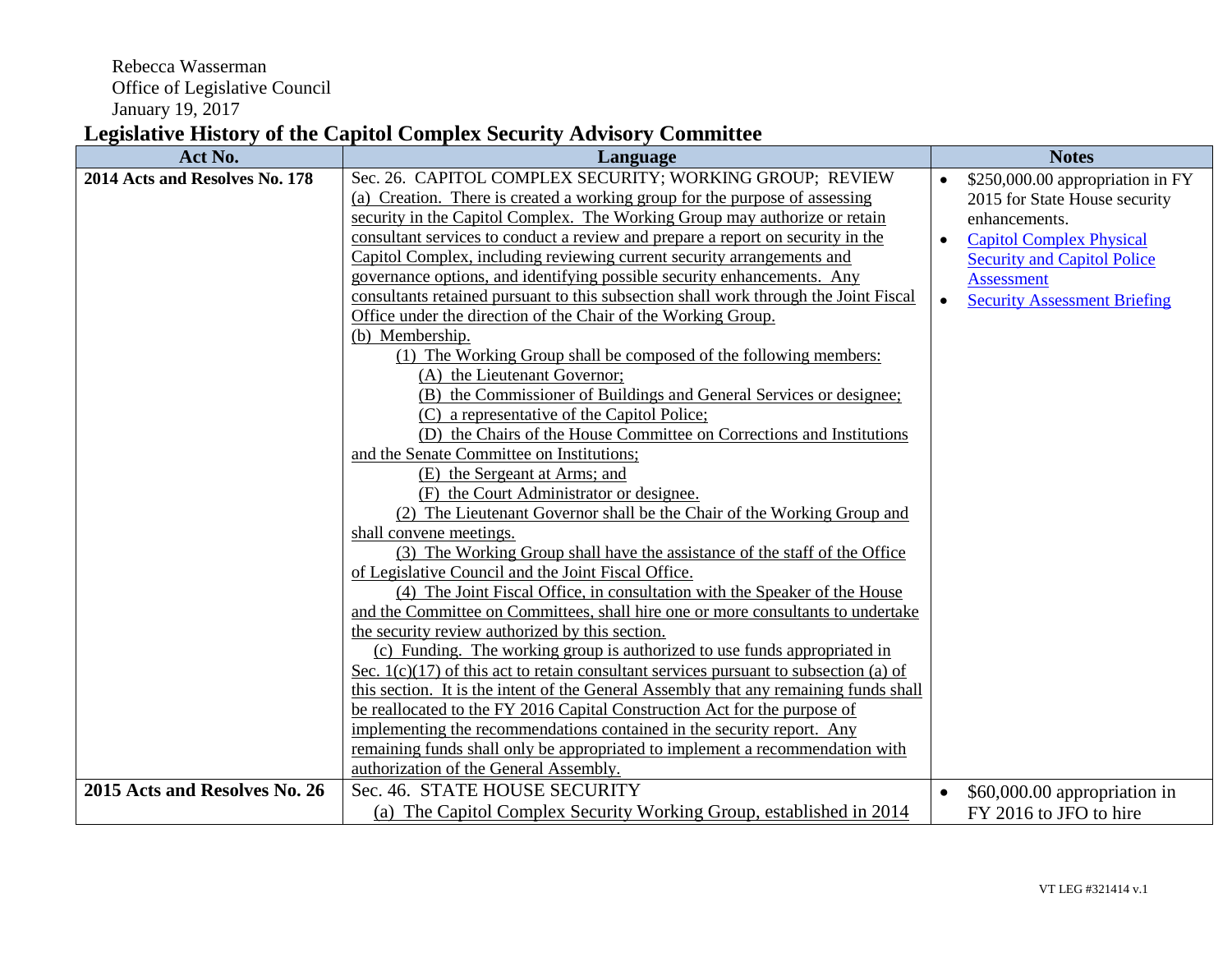| Act No.                       | Language                                                                       | <b>Notes</b>                     |
|-------------------------------|--------------------------------------------------------------------------------|----------------------------------|
|                               | Acts and Resolves No. 178, Sec. 26, may retain consultant services to create   | consultant services for a        |
|                               | a security and safety protocol and conduct trainings for the State House and   | security and safety protocol for |
|                               | One Baldwin Street. Any consultants retained pursuant to this subsection       | the State House                  |
|                               | shall work through the Joint Fiscal Office under the direction of the Chair of |                                  |
|                               | the Working Group.                                                             |                                  |
|                               | (b) The Joint Fiscal Office, in consultation with the Speaker of the           |                                  |
|                               | House and the Committee on Committees, shall hire the consultants to           |                                  |
|                               | undertake the security protocol authorized in subsection (a) of this section.  |                                  |
|                               | The Joint Fiscal Office is authorized to use funds appropriated in Sec. 20 of  |                                  |
|                               | this act and 2013 Acts and Resolves No. 51, Sec. $2(c)(17)$ , as amended by    |                                  |
|                               | 2014 Acts and Resolves No. 178, Sec. 1, to retain consultant services.         |                                  |
| 2016 Acts and Resolves No. 88 | § 991. CAPITOL COMPLEX SECURITY ADVISORY COMMITTEE                             | <b>Capitol Complex Security</b>  |
|                               | (a) Creation. There is created an advisory committee for the purpose of:       | Advisory Committee is            |
|                               | (1) reviewing and coordinating security in the Capitol Complex; and            | repealed on June 30, 2019.       |
|                               | (2) enhancing communication, operability, and efficiency on security           |                                  |
|                               | issues in the Capitol Complex among the Executive, Legislative, and            |                                  |
|                               | Judicial branches.                                                             |                                  |
|                               | (b) Membership.                                                                |                                  |
|                               | (1) The Committee shall be composed of the following members:                  |                                  |
|                               | (A) the Commissioner of Buildings and General Services or                      |                                  |
|                               | designee;                                                                      |                                  |
|                               | (B) the Commissioner of Public Safety or designee;                             |                                  |
|                               | (C) the Commissioner of Motor Vehicles or designee;                            |                                  |
|                               | (D) the Chief of the Capitol Police or designee;                               |                                  |
|                               | (E) the Chairs of the House Committee on Corrections and                       |                                  |
|                               | Institutions and the Senate Committee on Institutions;                         |                                  |
|                               | (F) the Sergeant at Arms;                                                      |                                  |
|                               | (G) the Court Administrator or designee; and                                   |                                  |
|                               | (H) the Chief of the Montpelier Police Department or designee.                 |                                  |
|                               | (2) In the first year, the Chair of the House Committee on                     |                                  |
|                               | Corrections and Institutions shall serve as Chair of the Committee and the     |                                  |
|                               | Chair of the Senate Committee on Institutions shall serve as Vice Chair.       |                                  |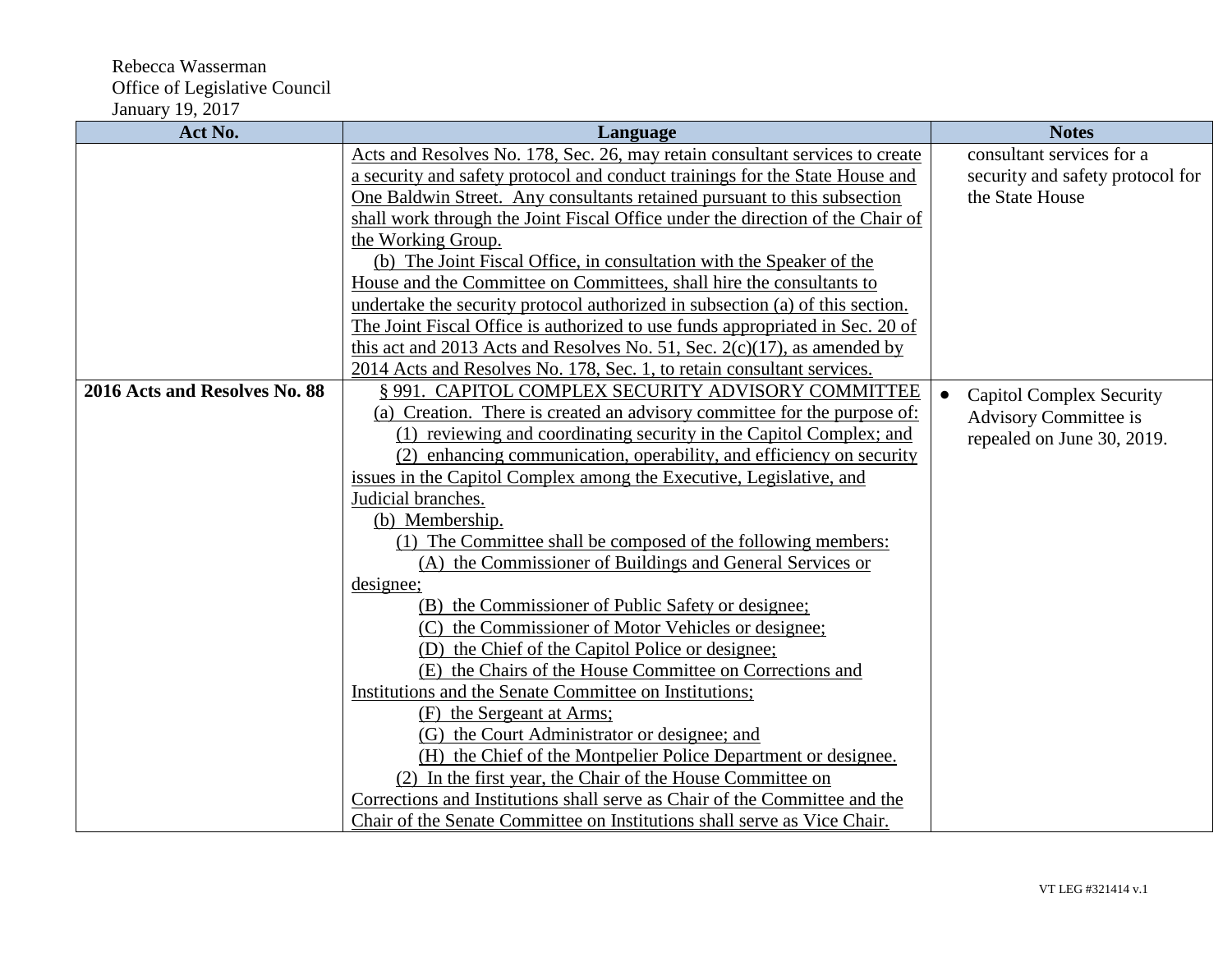| Act No. | Language                                                                      | <b>Notes</b> |
|---------|-------------------------------------------------------------------------------|--------------|
|         | Annually thereafter, the offices of Chair and Vice Chair shall rotate between |              |
|         | the Chairs of the House Committee on Corrections and Institutions and the     |              |
|         | Senate Committee on Institutions.                                             |              |
|         | (3) The Committee shall have the assistance of the staff of the Office        |              |
|         | of Legislative Council and the Joint Fiscal Office.                           |              |
|         | (c) Powers and duties. The Committee shall:                                   |              |
|         | (1) review proposed security enhancements and security plans for the          |              |
|         | Capitol Complex, and make recommendations to the House Committee on           |              |
|         | Corrections and Institutions and the Senate Committee on Institutions;        |              |
|         | (2) review the coordination of security plans and law enforcement             |              |
|         | services in the Capitol Complex among the Commissioner of Buildings and       |              |
|         | General Services, the Court Administrator, and the Sergeant at Arms; and      |              |
|         | (3) annually review the memorandum of understanding coordinating              |              |
|         | the provision of security plans and law enforcement activities in the Capitol |              |
|         | Complex, as required by $29$ V.S.A. § 171(f).                                 |              |
|         | (d) Meetings. The Committee may meet at any time at the call of the           |              |
|         | Co-Chairs, but no more than two times when the General Assembly is not in     |              |
|         | session.                                                                      |              |
|         | (e) Reimbursement. For attendance at meetings during adjournment of           |              |
|         | the General Assembly, legislative members of the Committee shall be           |              |
|         | entitled to per diem compensation and reimbursement of expenses pursuant      |              |
|         | to 2 V.S.A. § 406.                                                            |              |
|         | (f) Definition. As used in this section, "Capitol Complex" shall have the     |              |
|         | same meaning as in 29 V.S.A. § 182.                                           |              |
|         | * * *                                                                         |              |
|         | § 171. RESPONSIBILITY FOR SECURITY                                            |              |
|         | * * *                                                                         |              |
|         |                                                                               |              |
|         |                                                                               |              |
|         | (f) The Commissioner of Buildings and General Services, the Sergeant          |              |
|         | at Arms, and the Court Administrator shall execute a memorandum of            |              |
|         | understanding to coordinate the provision of security plans and law           |              |